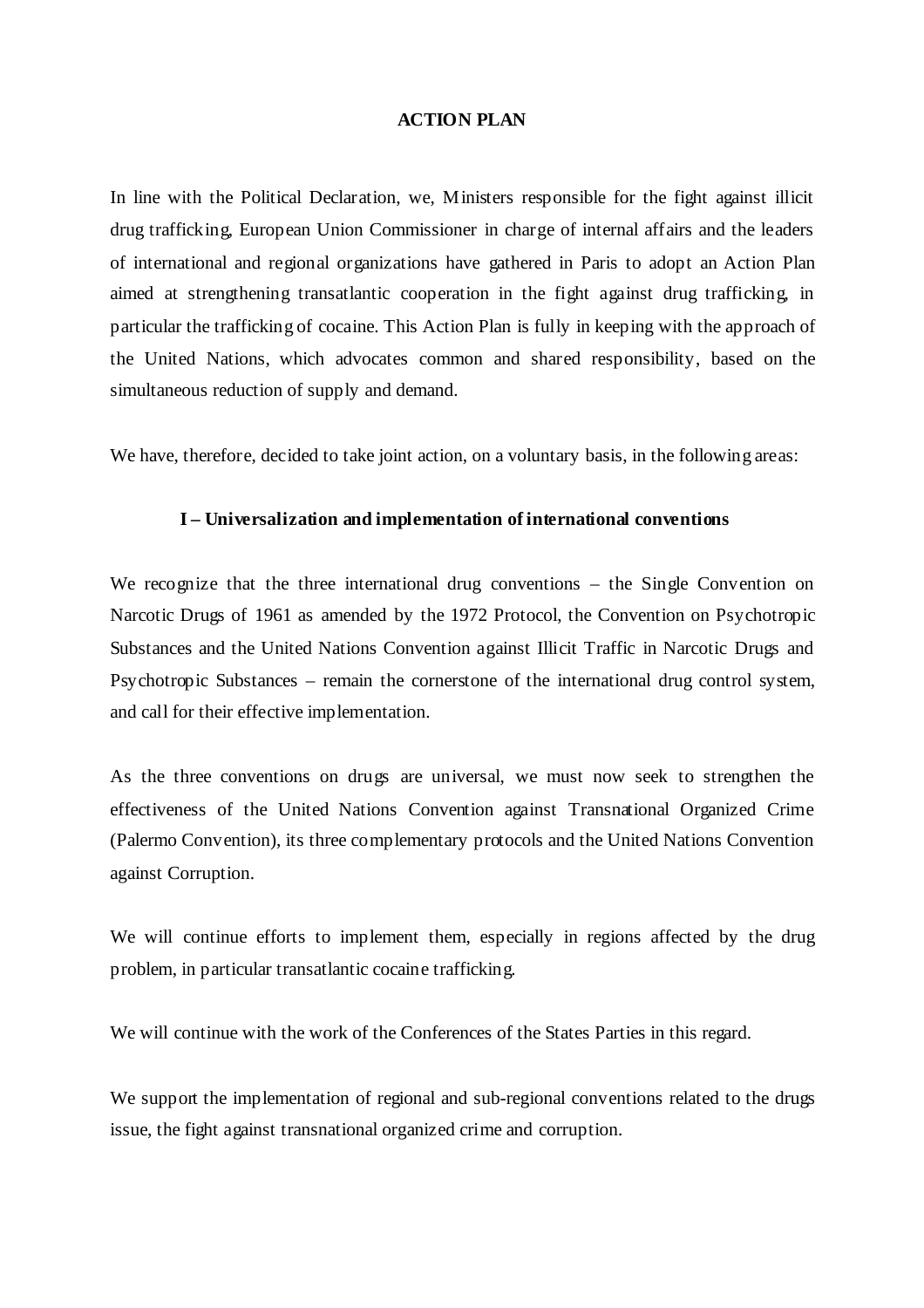#### **II – Improving the collection and sharing of intelligence**

Improving the exchange of intelligence is an important precondition for increasing the effectiveness of the fight against drug trafficking. The regional centers of information exchange – established in West Africa, in Accra (Ghana) and Dakar (Senegal) – the operational centers that coordinate and facilitate maritime interdictions (MAOC-N, CeCLAD-M and JIATF-S), and the existing information networks enable us to strengthen cooperation on the Atlantic front. These operational centers and information networks should be linked up between interested countries and supplemented so as to cover all trafficking routes.

Therefore it could be considered to extend the benefit of these centers with regard to information exchange to more countries, so as to cover all trafficking routes. The operational centers and information networks should also be closely coordinated.

We encourage networks of liaison officers to work as closely as possible with the local authorities, on a voluntary basis and in a spirit of mutual trust.

We support the enlargement of these systems whenever possible and where applicable, notably by the creation of additional centers and / or information networks in other regions of the world.

We should reinforce these centers in order to ensure better synergy in terms of exchanging and processing intelligence, in due consideration of the existing data protection statutory provisions.

We support the creation of local structures enabling the collection of intelligence at a national level, as well as the sharing of strategic intelligence at regional level, through the regional cooperation organizations (OAS, UNASUR, SICA, CARICOM, ECOWAS, Europol, Ameripol…) and at international level notably through the AIRCOP project (UNODC - WCO - INTERPOL), in accordance with the respective data protection laws and regulations of the States.

Specific ways of putting these recommendations into practice should be examined through relevant fora, such as the EU-US Transatlantic Symposium on Dismantling Transnational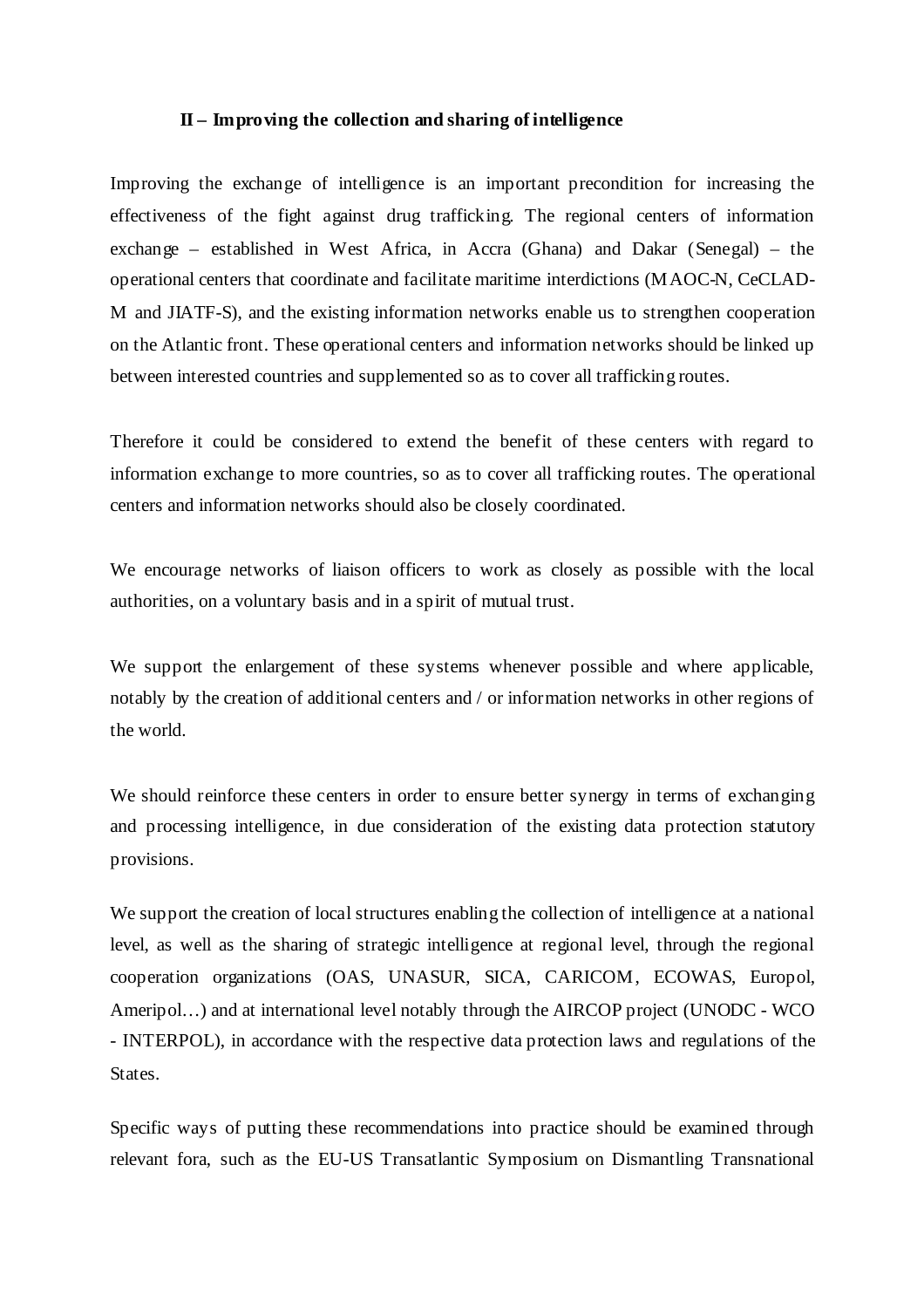Illicit Networks to be held in Lisbon on 17–19 May. These proposals should also be brought to the attention of the Ministerial Conference of African countries bordering the Atlantic and other regional or bi-regional mechanisms.

## **III – Intensifying maritime cooperation**

Article 17 of the United Nations Convention against Illicit Traffic in Narcotic Drugs and Psychotropic Substances, adopted in 1988, has proven to be one of the most useful tools, in an operational sense, in the fight against illicit drug trafficking by sea.

We welcome the availability 24 hours a day, seven days a week access through UNODC website to a network of national competent authorities, tasked with monitoring the implementation of Article 17 of the 1988 Convention. We encourage States participating in this network to update data provided to the UNODC. We invite the UNODC to cooperate closely with the INTERPOL Coordination and Command Center in this regard. We commit to strengthening the responsiveness of these operational systems.

We commit to examining our procedures for maritime interdictions, in accordance with national laws, with a view to improving the effectiveness of our investigations, prosecutions and asset forfeitures. We undertake to address the legal challenges that adversely impact on successful investigations and prosecutions regarding drug interdictions in international waters. To this end:

States are encouraged to consider concluding bilateral or regional agreements, or acceding to existing regional agreements, to enhance operational cooperation and coordination in detecting, monitoring, interdicting and apprehending in the framework of Article 17 of the Convention vessels involved in drug smuggling.

States are encouraged to consider concluding bilateral or regional agreements including agreements that facilitate the prosecution of suspects engaged in illicit trafficking including, where necessary, in coastal States – following maritime interdictions in international waters.

The results of the project undertaken within the framework of the G8 Roma-Lyon Group on "Law enforcement and prosecution of drug trafficking on the high seas" should be taken note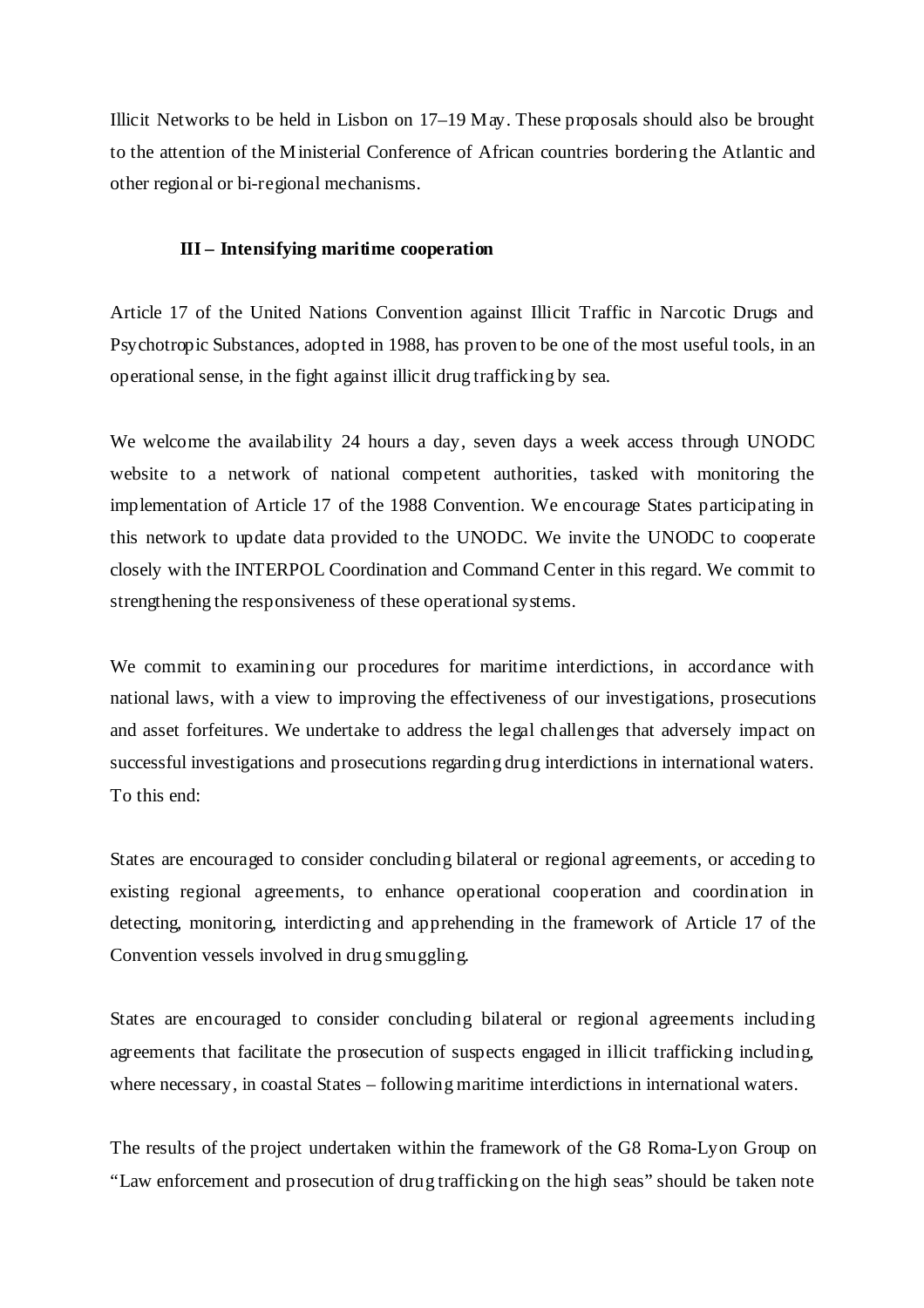of and disseminated widely.

Regional organizations and their Member States are encouraged to evaluate the feasibility of regional conventions or other agreements and arrangements to complement the efforts made by each State, with regard to above mentioned actions.

Our States commit to seeking and implementing the necessary resources to further support operational cooperation in international waters and in maritime transit zones, to fight drug trafficking, in particular cocaine trafficking.

# **IV – Improving international cooperation legal mechanisms to target and confiscate criminal assets**

The capacity of criminal organizations to do harm is mainly due to their financial power gained from their criminal activities.

In order to provide a resolute response to this threat, we have decided to strengthen our cooperation as stated below:

Based on the already existing evaluation of the different legal systems with regard to the identification, freezing, seizure and confiscation of criminal assets and in order to identify procedures that are legally compatible, including those conducted by the Financial Action Task Force (FATF) and analogous regional bodies, we will seek to identify ways in which international cooperation can be enhanced.

We encourage States to join – and undertake to facilitate their adhesion to – the Camden Asset Recovery Inter-Agency Network (CARIN) – the international network for the identification, freezing, seizure and confiscation of assets either gained through money from criminal activities or that are part of the property of criminals – and to participate in other relevant networks such as the StAR/INTERPOL Focal Point Initiative, the informal global network of asset recovery expert practitioners, in order to strengthen the effectiveness of international cooperation in this area.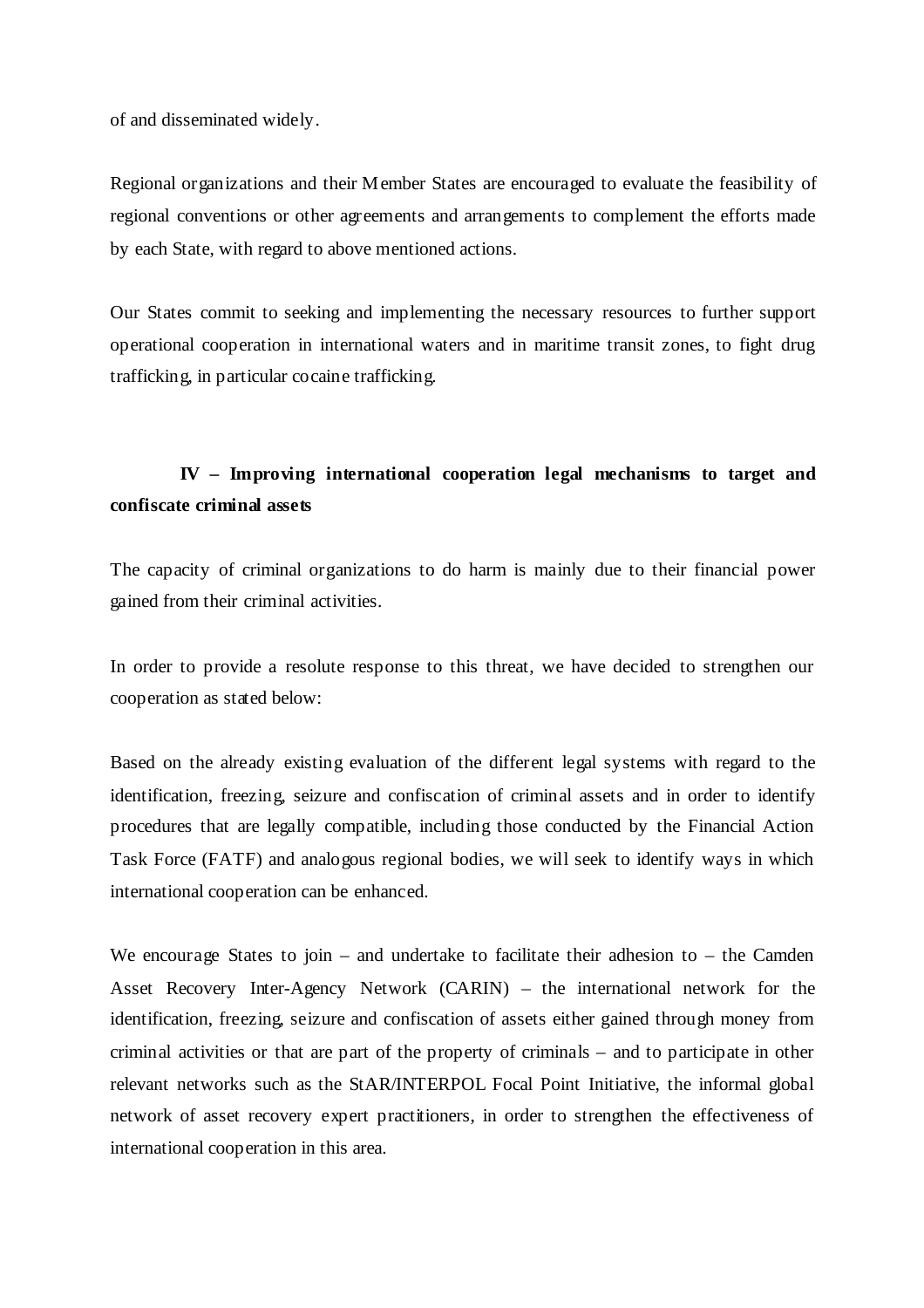We support countries in the creation of authorities for the identification and confiscation of criminal assets, where such structures do not exist, and according to national legislation.

We strongly encourage States to create points of contact dedicated to the fight against money laundering thus enabling us to target the entirety of criminal organizations' financial interests.

We encourage States to join the Egmont Group and undertake to facilitate their adhesion to it. The goal of the Egmont Group is to provide a forum for Financial Intelligence Units around the world to improve cooperation in the fight against money laundering.

We engage to strengthen our cooperation in initiatives targeting criminal assets which benefit from tax haven banking systems.

We commit to providing the relevant services with the required expertise and appropriate tools to effectively conduct financial investigations to dismantle transnational networks, to improve efficiency in the fight against money laundering, to identify corruption networks and proceeds of crime.

We commit to strengthening cooperation with the relevant international organizations in this area, including the World Bank, the UNODC, INTERPOL, the WCO and the FATF.

Ways to identify methods to guarantee an effective confiscation of proceeds of crime should be examined in relevant fora, such as the EU-US Transatlantic Symposium on Dismantling Transnational Illicit Networks in Lisbon and other regional or bi-regional mechanisms.

## **V – Addressing the long-term destabilizing effects of drug trafficking**

The fight against drug trafficking, in particular cocaine, must also take into account the longterm effects that contribute to undermining the rule of law and good governance, posing a serious threat to the safety and well-being of mankind, weakening State institutions, in particular law enforcement and judicial systems, notably by the corruption and destabilization of economies resulting from illicit drug trafficking.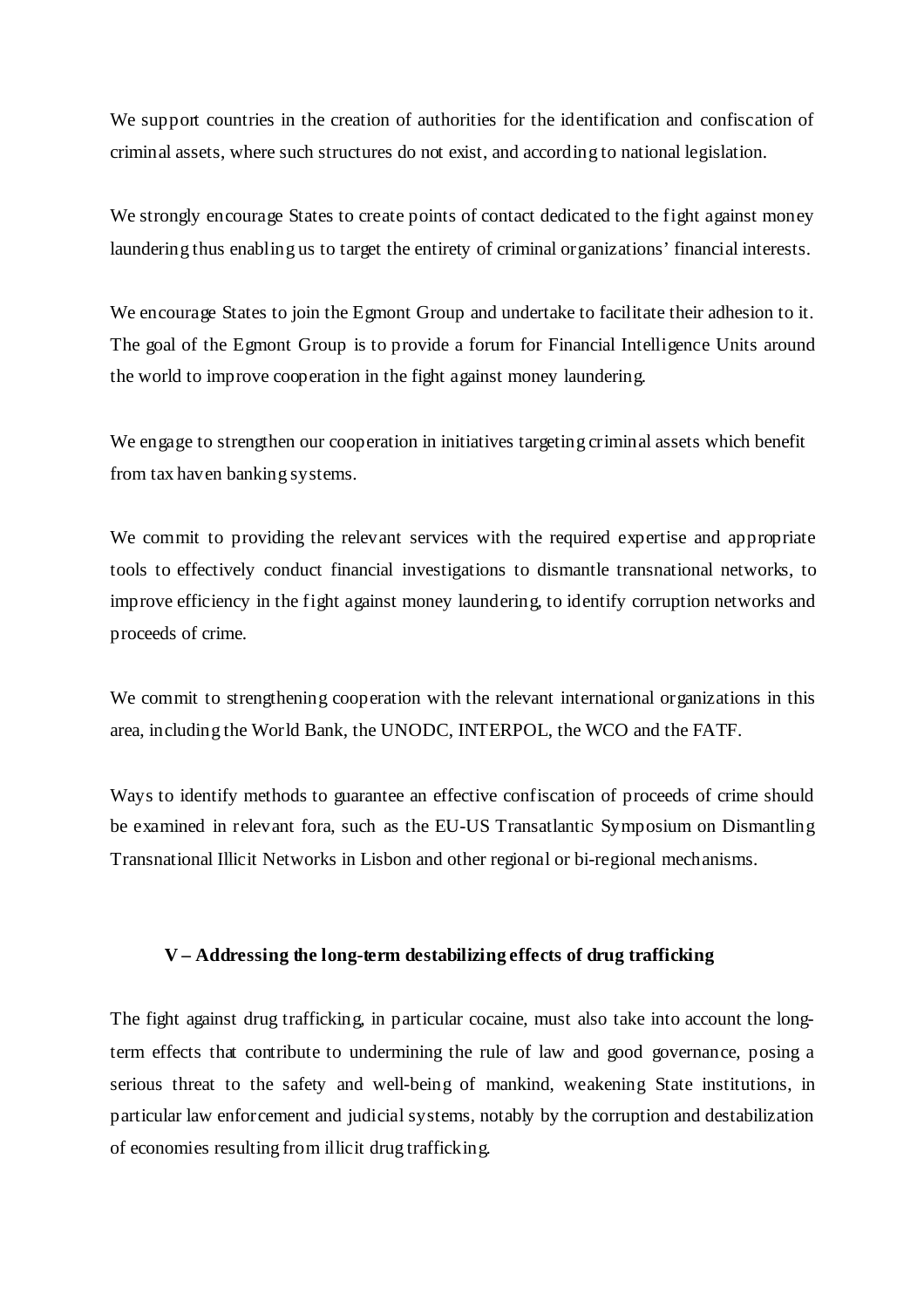We support the identification and dissemination of best practices and efficient strategies to curb the violence associated with illicit drug trafficking and root out corruption.

We encourage the competent organizations, including the UNODC, the Organisation for Economic Co-operation and Development (OECD), Interpol and the World Bank to analyze, in accordance with their Member States, the mechanisms conducive to the contamination of economies by illicit income derived from crime.

We reaffirm that contamination of economies can be fought, above all, by strengthening the rule of law and by promoting good governance.

## **VI –****Strengthening the capacity of States**

The fight against drug trafficking and the commitments in this Action Plan require the strengthening of the capacity of States. This should be part of the framework of comprehensive and integrated policies aimed at combating the world drug problem. To that end:

We recommend that the needs of each State be better identified in order to optimize the operations of the donor community, notably through regular and sustained field cooperation among stakeholders, as well as the mainstreaming of a tool for sharing technical assistance information.

We encourage the regional police training centers, existing or in project, to give special attention to programs dedicated to the fight against illicit drug trafficking.

We support capacity reinforcement of States for the entire judicial and penal process, across all the operational services involved – inter alia in the fight against illicit drug trafficking, trafficking of explosives, small weapons, ammunitions and diversion of chemical precursors.

We will ensure that these actions fit in general policies to strengthen the rule of law, and to achieve maximum coordination with civil society.

We will promote integrated policies to reduce demand and supply, which include support to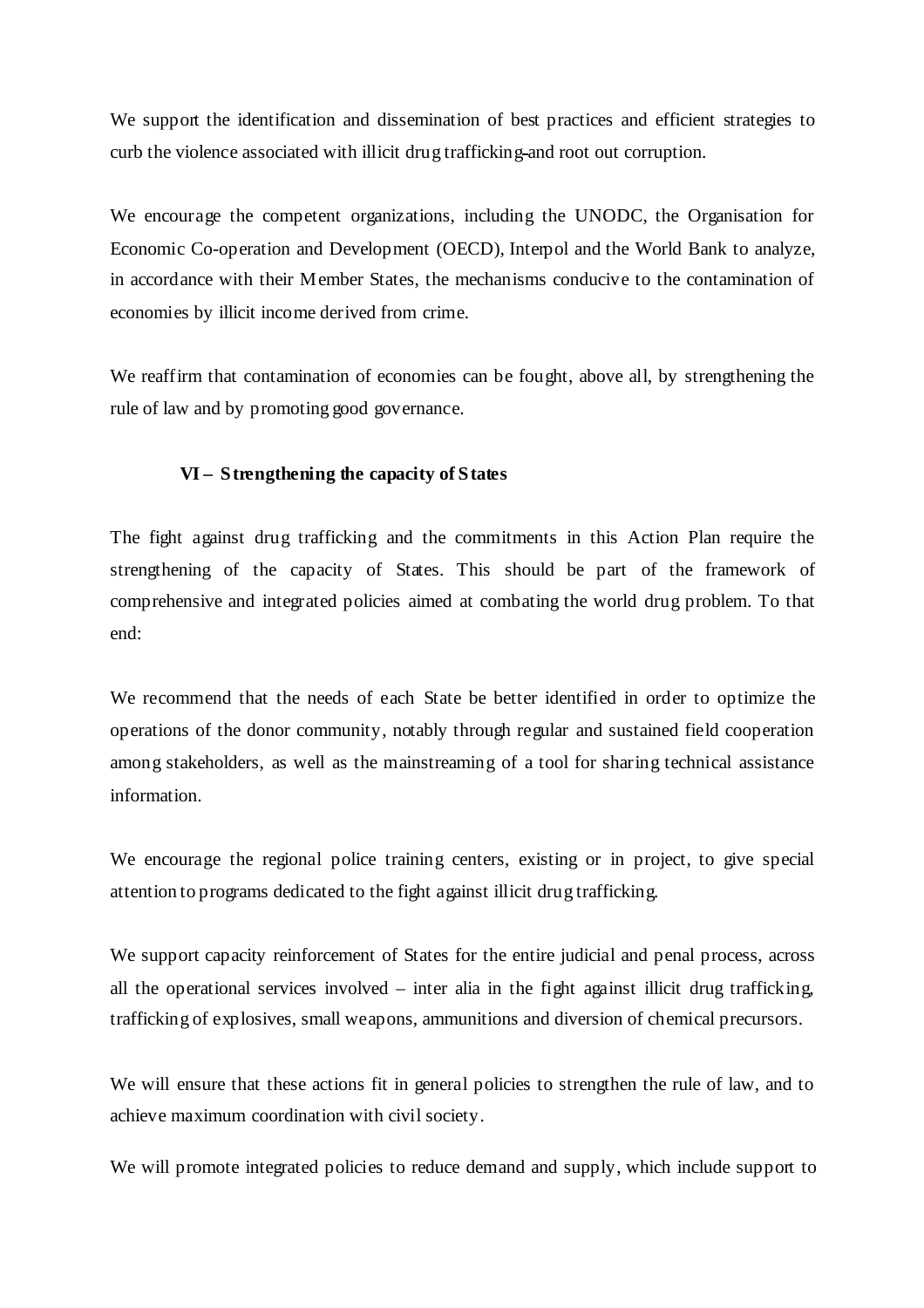reduction of illicit crops and promote policies for integral and sustainable alternative development in producing countries, as well as the setting up of alternative sanctions to detention and encouraging social reintegration. We support dissemination of best practices in the field of demand reduction, where appropriate, and we encourage policies of prevention, treatment and rehabilitation of former users in society. We reaffirm our commitment to attain significant and measurable results in the area of drug demand reduction through a balanced and comprehensive approach.

We urge the States and organizations involved in technical assistance programs to improve their coordination of actions, in particular by promoting the dissemination of information, best practices and lessons learned related to the programs implemented.

We encourage States to further effective collaboration with regional organizations represented by the Economic Community of West African States (ECOWAS), the African Union (AU), the Organization of American States (OAS/CICAD), CARICOM, as well as other relevant regional and sub-regional organizations such as the Southern African Development Community (SADC), the South American Union of Nations (UNASUR) BR and competent authorities.

### **VII – Financing the fight against drug trafficking**

Considering the scale of the challenge, the fight against drug trafficking, in particular cocaine, as part of the efforts to address the world drug problem, will require major financing. In addition to the commitments already made by the States involved, efforts have also been made by multilateral bodies, by the European Union and other major stakeholders and we would like to stress their essential role.

We request multilateral and regional bodies in the area of development financing, the European Union and other major stakeholders, to continue their initiatives concerning capacity-building programs, especially with regard to the long-term aspects.

We encourage States to consider, where applicable and in accordance with national law, using the proceeds of seizure, confiscation and other similar measures of criminal assets generated